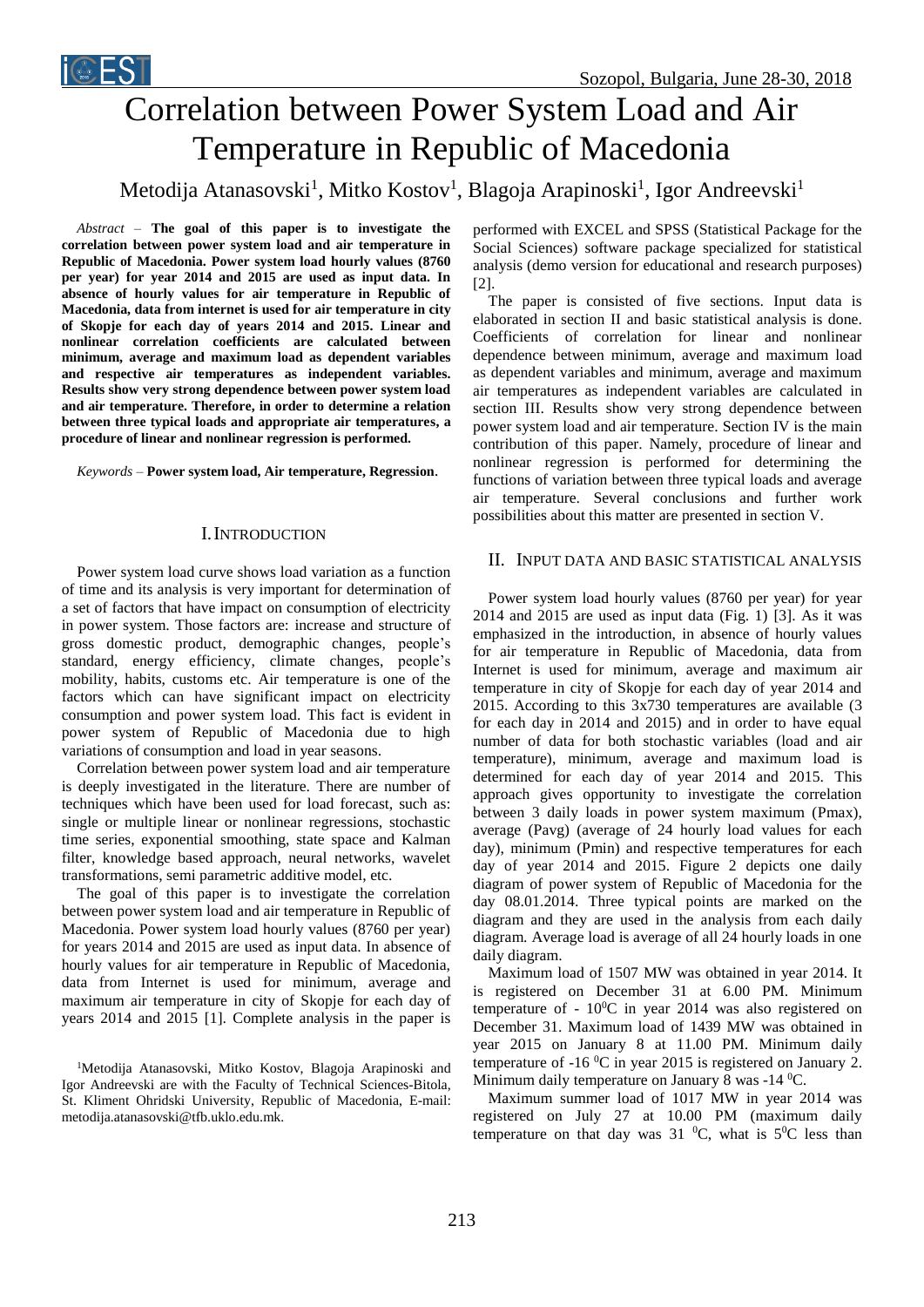

maximum daily temperature of 36 $\mathrm{^{0}C}$  registered on August 13 in year 2014).

Maximum summer load of 976 MW in year 2015 was registered on July 21 at 2.00 PM (maximum daily temperature on that day was  $37^{\circ}$ C, what is  $1^{\circ}$ C less than maximum daily temperature of 38 <sup>0</sup>C registered on July 29 in year 2015).

Minimum system load of 555 MW is registered on September 14 at 5 AM in year 2014 (temperature at that day varied in range from  $15^{\circ}$ C to  $22^{\circ}$ C). Minimum system load of 530 MW is registered on June 2 at 6.00 AM in year 2015 (temperature at that day varied in range from 12  $^0C$  to 29 $^0C$ ). Minimum - maximum load ratio in power system of Republic of Macedonia in both years was 0.3683. This ratio implies high variation between hourly loads in the power system on year basis.

Hourly loads at days when maximum load (31. 12. 2014; 8. 1. 2015) and minimum load (14. 9. 2014; 2. 6. 2015) is registered in the system, have shown daily variation of several hundred of MWs (from 370 MW to 470 MW).

Basic statistical parameters for minimum (Pmin), average (Pavg) and maximum (Pmax) load of power system and minimum (Tmin), average (Tavg) and maximum (Tmax) air temperature are given in Table I for year 2014 and 2015.

TABLE I BASIC STATISTICAL ANALYSIS OF INPUT DATA FOR DAILY LOADS AND AIR TEMPERATURES FOR YEAR 2014 AND 2015

| Statistical<br>parameter | Pmax<br>(MW) | Pavg<br>(MW) | Pmin<br>(MW) | Tmax<br>$(^0C)$ | Tavg<br>$(^0C)$ | Tmin<br>$(^0C)$ |
|--------------------------|--------------|--------------|--------------|-----------------|-----------------|-----------------|
| Mean                     | 1073         | 896.9        | 698,2        | 18.9            | 13              | 7               |
| Stdev                    | 164,6        | 141,2        | 118          | 9,96            | 8.3             | 7,3             |
| Median                   | 1039,5       | 850          | 658.5        | 19              | 13.5            | 7               |
| Range                    | 684          | 593          | 513          | 42              | 39              | 38              |
| Minimum                  | 823          | 696          | 530          | -4              | $-9$            | $-16$           |
| Maximum                  | 1507         | 1289         | 1043         | 38              | 30              | 22              |

Maximum daily load during years 2014 and 2015 varied in range of 684 MW (823-1507) MW, with mean value of 1073±164.6 MW. Average daily load in year 2014 and 2015 varied in range of 593 MW (696-1289) MW, with mean value of 896.6±141.2 MW. Minimum daily load during year 2014 and 2015 varied in range of 513 MW (530-1043) MW with mean value of 698.2±118 MW.

Maximum daily temperature during year 2014 and 2015 varied in range of 42  $^{0}C$  (-4 - 38)  $^{0}C$ , with mean value of  $18.9\pm9.96$  °C. Average daily temperature during year 2014 and 2015 varied in range of 39  $^0C$  (-9 - 30)  $^0C$ , with mean value of  $13\pm8.28$  °C. Minimum daily temperature during year 2014 and 2015 varied in range of 38  $^{\circ}$ C (-16 - 22)  $^{\circ}$ C, with mean value of  $7\pm7.3$  <sup>0</sup>C.

# III. COEFFICIENTS OF CORRELATION

Coefficients of correlation (Pierson coefficients) are given in Table II. These coefficients are measure for linear relation between daily maximum, average, minimum power system



Fig. 1. Load duration curve for year 2014 and 2015 for power system of Republic of Macedonia



Fig. 2. Daily load diagram for 08.01.2014 and typical load points

load and daily maximum, average and minimum air temperature. Coefficients of correlation can have values in range from -1 to 1 (negative to positive linear relation). Empiric rules for correlation coefficients are [4]: Correlation coefficient less or equal of 0.3 shows not significant linear relation; Correlation coefficient between 0.5 and 0.7 shows linear correlation with practical importance; Correlation coefficient between 0.7 and 0.9 shows close linear correlation; Correlation coefficient greater than 0.9 shows very close linear correlation.

According to results presented in Table II, the dependence between daily power system typical loads and air temperature can be defined as close to very close linear relation. Correlation coefficients have values in range from -0.8 to -0.9 what implies close to very close negative linear relation between all combinations of typical daily loads and air temperatures.

TABLE II PIERSON COEFFICIENTS OF CORRELATION

| P/T  | Tmax     | Tavg     | Tmin     |
|------|----------|----------|----------|
| Pmax | $-0.873$ | $-0.909$ | $-0.875$ |
| Pavg | $-0.868$ | $-0.895$ | $-0.850$ |
| Pmin | $-0.839$ | $-0.864$ | $-0.825$ |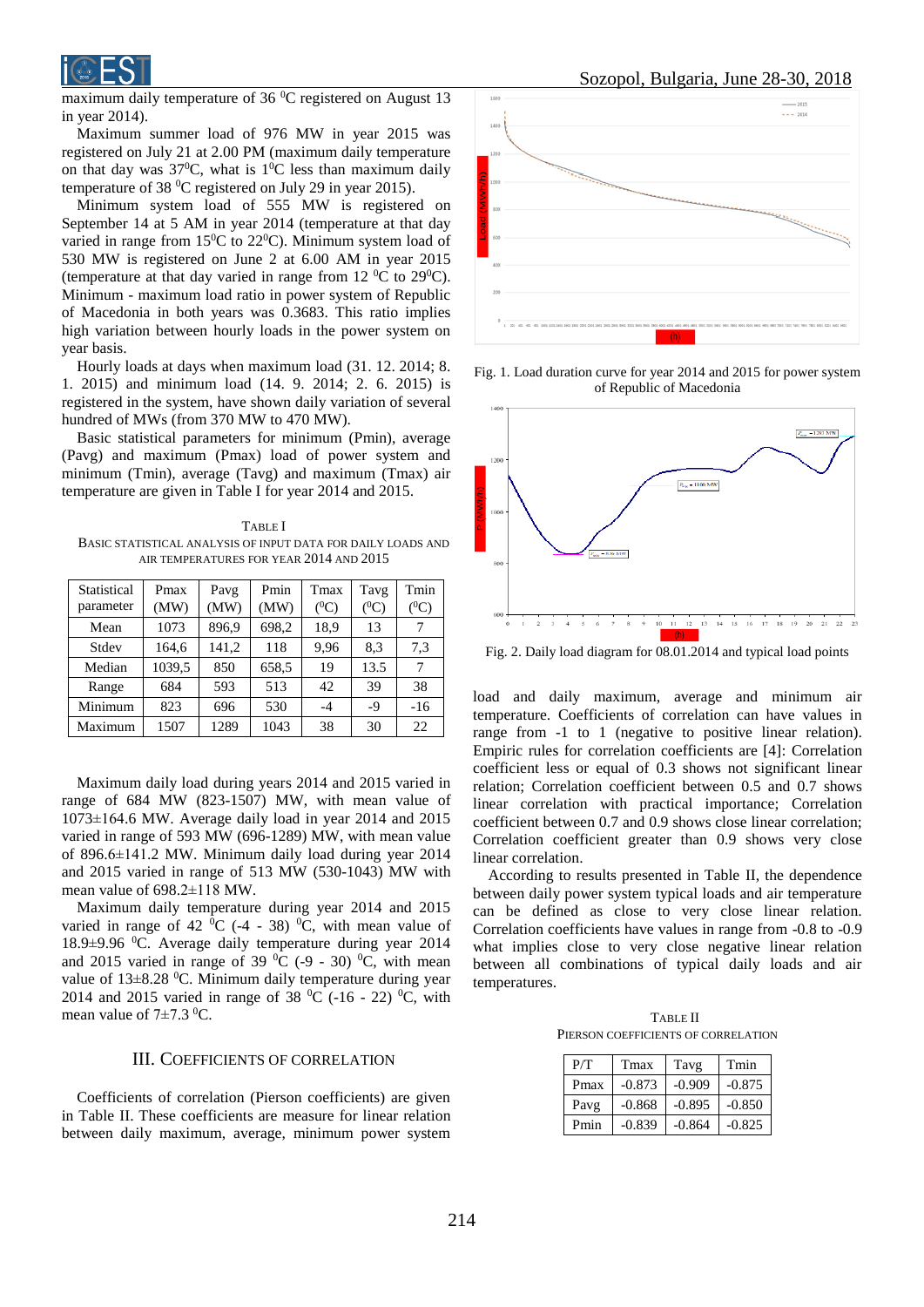

Index of nonlinear correlation is used as a measure for nonlinear relation between two variables (has values between 0 and 1). Table III summarizes indexes of nonlinear correlation for the case when relation between power system load and air temperature is treated as quadratic and as cubic function. Indexes of correlation are in range from 0.85 to 0.95. These values have shown very close nonlinear correlation between all combinations of daily loads and air temperatures. Coefficients are calculated with EXCEL and SPSS.

| TABLE III                                                 |
|-----------------------------------------------------------|
| INDEXES FOR NONLINEAR CORRELATION FOR OUADRATIC AND CUBIC |
| <b>FUNCTION</b>                                           |

|      | Ouadratic |       |       |  |
|------|-----------|-------|-------|--|
| P/T  | Tmax      | Tavg  | Tmin  |  |
| Pmax | 0.892     | 0.923 | 0.876 |  |
| Pavg | 0.901     | 0.921 | 0.856 |  |
| Pmin | 0.851     | 0.889 | 0.848 |  |
|      | Cubic     |       |       |  |
| P/T  | Tmax      | Tavg  | Tmin  |  |
| Pmax | 0.902     | 0.939 | 0.887 |  |
| Pavg | 0.917     | 0.943 | 0.869 |  |
| Pmin | 0.860     | 0.903 | 0.858 |  |

### IV. REGRESSION ANALYSIS

Linear and nonlinear regression analysis is performed using SPSS software package. The goal of this analysis is to estimate dependence curve of the three typical loads (Pmin, Pavg, Pmax) from independent variables presented with three typical temperatures (Тmin, Тavg, Тmax). The curve estimation of linear, quadratic and cubic function of typical daily loads from average temperature is only presented in the paper. Fig. 4 depicts estimated linear, quadratic and cubic functions between minimum (Pmin), average (Pavg) and maximum (Pmax) daily load and average daily temperature (Tavg).

Table IV summarizes function equations presenting polynomial coefficients and determination coefficients  $(R^2)$ . Determination coefficient shows how many percent of dependent variable are predictable with independent variable using regression analysis (it is in range from 0 to 1) [4].

For example determination coefficient of maximum daily load due to average daily temperature is in range from 88.2% to 82.7%, depending on used nonlinear and linear regression. Determination coefficient of average daily load due to average daily temperature is between 89% and 80.1%, depending on used nonlinear and linear regression.

Minimum daily load due to average daily temperature is predictable 81.5% with estimated cubic function, 79% with quadratic function and 74.6% with linear estimated function.

Regression analysis shows high prediction degree of daily typical loads from air temperature. Cubic estimated function of daily loads from average daily temperature shows highest degree of prediction.



Fig. 3. Estimated linear quadratic and cubic functions of maximum (Pmax), average (Pavg) and minimum (Pmin) daily load from average daily temperature (Tavg)